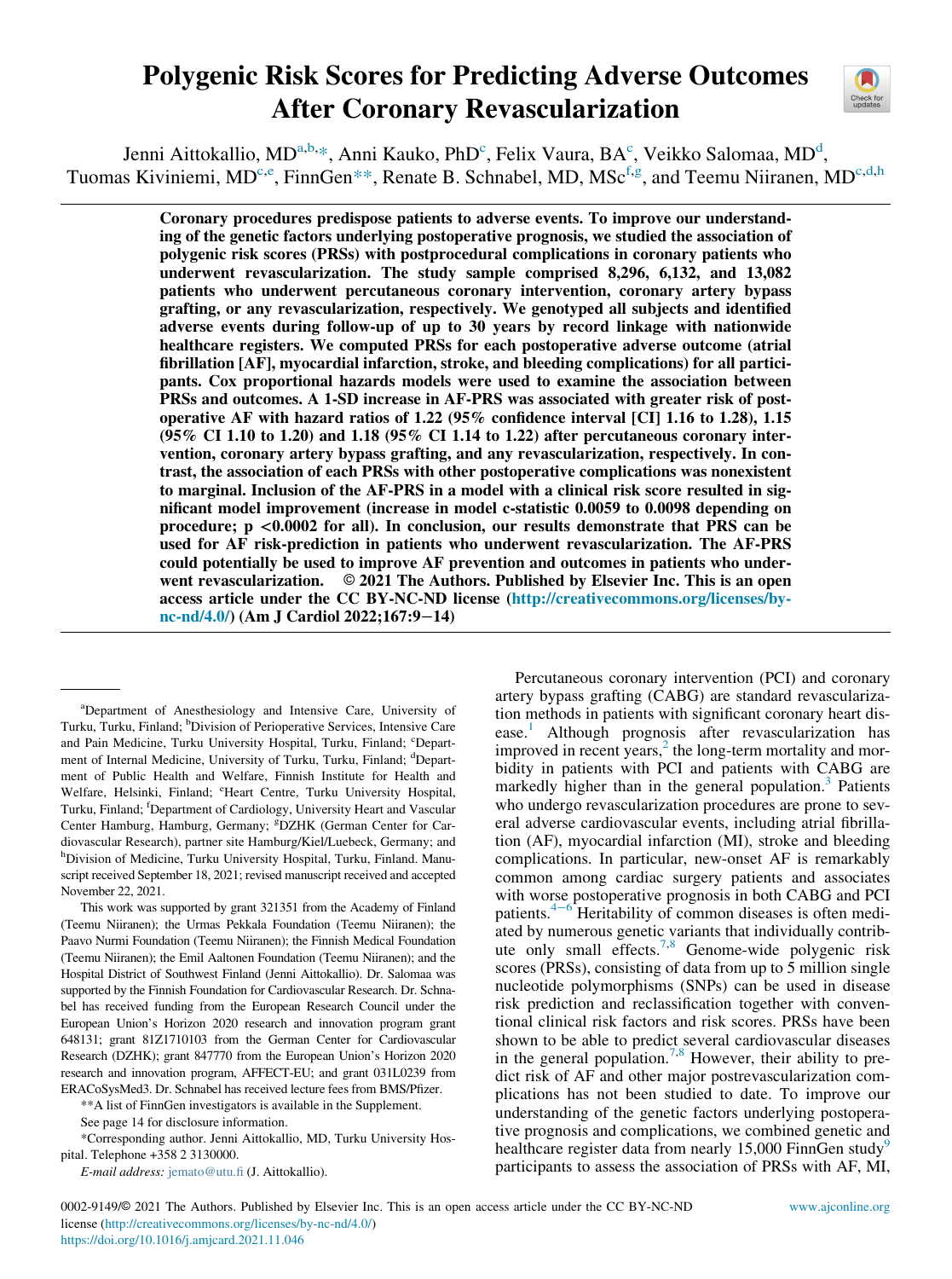stroke, and bleeding complications in coronary patients who underwent revascularization

The data Freeze 6 of the Finnish FinnGen study (autumn 2020) include 260,405 genotyped participants (57% women, mean age 59 years) with samples collected from biobanks and prospective epidemiological surveys.<sup>[7](#page-5-4)</sup> We used a convenience sample of 8,296, 6,132, and 13,082 patients who underwent at least 1 PCI, CABG, or any revascularization (both PCI and/or CABG), and had no prevalent AF. If a patient had undergone both PCI and CABG, the first event was selected as a revascularization event. The study complies with the Declaration of Helsinki, and the Coordinating Ethical Committee of the Hospital District of Helsinki and Uusimaa approved FinnGen study protocol. All participants gave informed written consent.

The participants were linked by a unique personal identification number to nationwide hospital discharge, causesof-death, and drug reimbursement registries. The follow-up time in our study extends from 1985 to 2018. Time at CABG, PCI, and CABG or PCI was used as the baseline in all analyses. The outcome variables were AF, MI, stroke, intracranial bleeding (IC bleeding), and gastrointestinal bleeding (GI bleeding). These outcome variables were prespecified based on previous knowledge about common adverse events after cardiac procedures. We created 15 separate datasets for each combination of a preceding operation and the next disease event and excluded the patients with prevalent disease events (events before baseline). In addition, we calculated the  $CHA<sub>2</sub>DS<sub>2</sub>-VASc$  clinical risk score for each participant based on age, gender, heart failure, hypertension, diabetes, stroke, and vascular disease status at the time of operation.<sup>[10](#page-5-7)</sup> Although originally designed for prediction of stroke in patients with AF,  $CHA<sub>2</sub>$  $DS<sub>2</sub>-VASc$  has also been successfully used to predict AF.<sup>11−13</sup> Diagnoses were mainly based on the International Classification of Diseases (ICD)-8, ICD-9, and ICD-10 [\(Supplementary Table S1\)](#page-5-9).

FinnGen DNA samples were genotyped, filtered, and imputed as previously described.<sup>[7](#page-5-4)</sup> To avoid overfitting, we obtained GWAS summary statistics for AF, MI, stroke, IC bleeding, and GI bleeding from the United Kingdom Bio-bank.<sup>[14](#page-5-10)</sup> PRSs were calculated for all patients in our dataset using 1,086,476 SNPs, and PRS continuous shrinkage (CS) pipeline. PRS-CS uses GWAS summary statistics, a linkage disequilibrium reference panel, and high-dimensional Bayesian regression with CS priors to calculate SNP effect sizes. $15$ 

We used Cox proportional hazards models (R package survival and survminer) to examine the association between PRSs and corresponding disease end points after the procedure. All Cox models were adjusted by age at operation, operation year, genotyping batch, and the first 10 genetic principal components. Time between the procedure and disease event was used as the time scale. Patients were censored at death or at the end of follow-up (December 31, 2018). First, we calculated hazard ratios (HRs) per 1-SD increase for all 5 diseases (AF, MI, stroke, IC bleeding, and GI bleeding) and based on these results, selected AF for more detailed analysis. We then categorized AF PRS into 5 bins based on percentiles  $\left($  < 2.5, 2.5 to 20, 20 to 80, 80 to 97.5, and  $>97.5$ ) and calculated HRs using the largest  $20\%$ 

to 80% bin as the reference. In these analyses,  $CHA<sub>2</sub>DS<sub>2</sub>$ -VASc score was also included as a covariate.

In addition, we quantified the added predictive value of AF PRS to clinical  $CHA<sub>2</sub>DS<sub>2</sub>-VASc$  risk score and in predicting postoperative AF by calculating the increase in Harrell's C-statistics when the AF PRS was added to a model with  $CHA<sub>2</sub>DS<sub>2</sub>-VASc$  alone<sup>[16](#page-5-12)</sup> (R package compareC). Obesity and valvular heart disease (VHD) were included as additional covariates in these analyses. To illustrate the added impact of clinical and genetic risk on AF risk prediction, we plotted the survival curves for patients in the lowest and highest deciles of AF PRS and  $CHAD<sub>2</sub>DS<sub>2</sub>-VASc$  score. We assessed the proportional hazards assumptions by inspecting Schoenfeld residuals and log-minus-log plots. We considered a 2-sided Bonferroni-corrected p value of  $0.05 / 15 = 0.003$  significant. We used R 4.0.3 (R Core Team 2020) for all computations.

The study sample characteristics are shown in [Supplementary Table S2](#page-5-9) and [Table 1.](#page-2-0)

We studied associations between 5 PRSs (AF, MI, stroke, IC bleeding, and GI bleeding) and corresponding disease events after revascularization. An increasing AF PRS was associated with higher incidence of postoperative AF [\(Table 2](#page-2-1)). The HRs for AF per 1 SD increase in the PRS were 1.22 (95% confidence interval [CI] 1.16 to 1.28) after PCI, 1.15 (95% CI 1.10 to 1.20) after CABG and 1.18 (95% CI 1.14 to  $1.22$ ) after any revascularization (all p values  $< 1 \times 10^{-10}$ ). However, the PRSs were not significantly associated with the other outcomes after Bonferroni correction, with exception of modest association for stroke (HR 1.13; 95% CI 1.05 to 1.21) and MI (HR 1.11; 95% CI 1.04 to 1.19) after CABG.

Based on the previous results, we focused on AF in more detailed analyses. The rate of new-onset postoperative AF in PRS bins is presented in [Table 3](#page-3-0). Incidence rate increased from 1.89 to 3.19 per 100 patient-years in bottom 2.5% versus top 2.5%, respectively, after any revascularization indicating diverging trajectories in high versus low genetically susceptible patients in the long-term [\(Figure 1](#page-4-0)). For patients in the top 2.5% AF PRS after any revascularization, the HR for AF was 1.54 (95% CI 1.28 to 1.86) and 0.68 (95% CI 0.53 to 0.86) for the lowest 2.5% [\(Figure 1](#page-4-0), [Table 3](#page-3-0)), compared with the reference group. After PCI, the highest genetic risk group had a HR 1.89 (95% CI 1.48 to 2.41) for AF; whereas in the lowest genetic risk group, the HR was 0.76 (95% CI 0.55 to 1.04). After CABG, the HRs were 1.19 (95% CI 0.91 to 1.56) in the top 2.5 PRS percentile and 0.59 (95% CI 0.43 to 0.82) in the bottom 2.5% percentile.

We used the  $CHA<sub>2</sub>DS<sub>2</sub>-VASc$  score to predict postoperative new-onset AF. The Pearson correlation coefficients between  $CHA<sub>2</sub>DS<sub>2</sub>-VASc$  scores and AF PRSs ranged between  $-0.02$  and 0.006, depending on the dataset, implying a low correlation between clinical and genetic risk scores. If included in the same model, both scores were associated with incident AF ([Figure 2](#page-4-1)). After any revascularization, and while also adjusting for obesity and VHD, the HR for AF per 1-SD increase in  $CHA<sub>2</sub>DS<sub>2</sub>-VASc$  was 1.24 (95% CI 1.19 to 1.30) and 1.19 (95% CI 1.15 to 1.23) per 1-SD increase in AF PRS. Accordingly, the C-statistics increased significantly by 0.0074 (95% CI 0.0047 to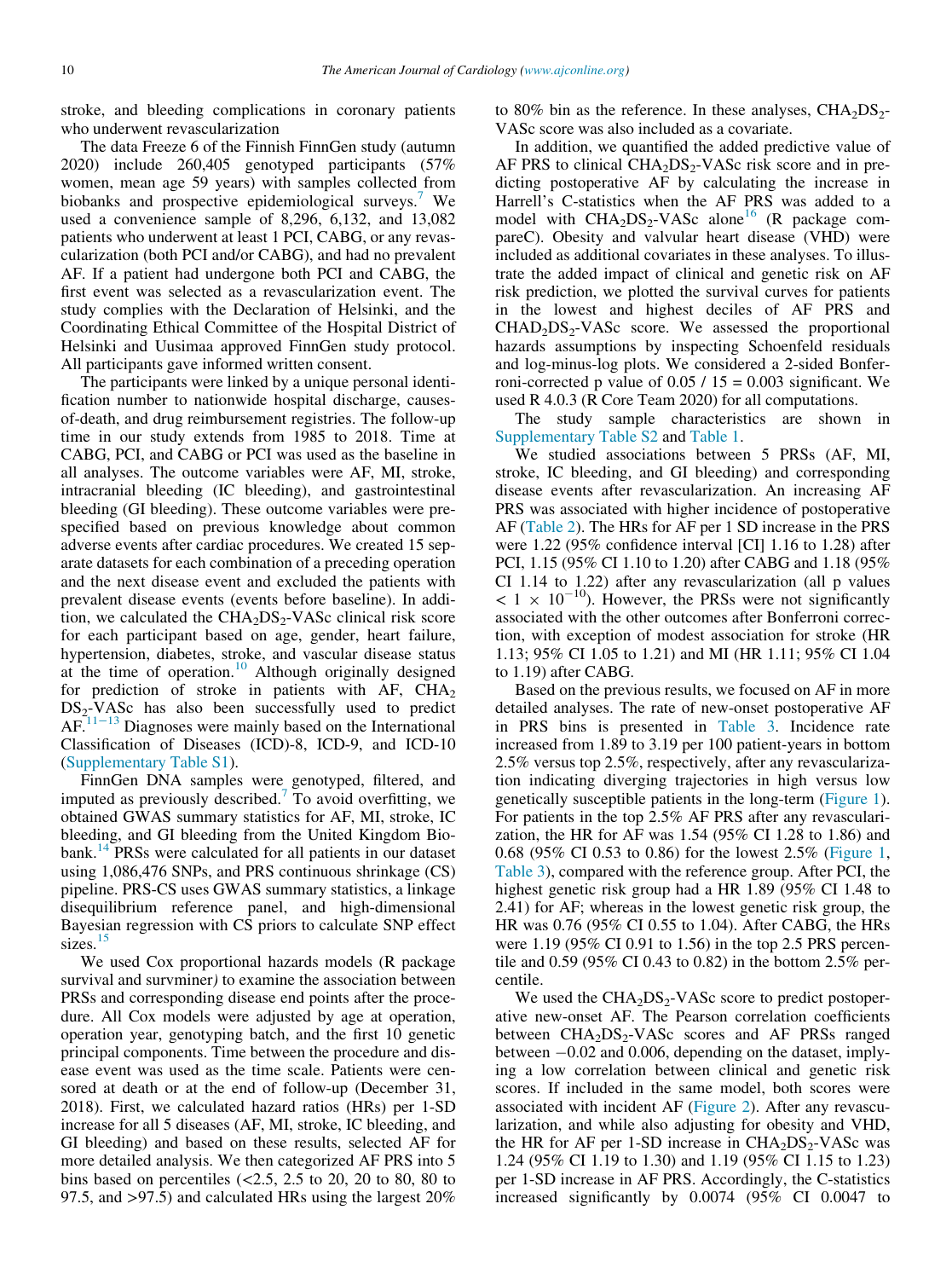| Table 1                                                   |  |
|-----------------------------------------------------------|--|
| Study sample characteristics at the time of the procedure |  |

<span id="page-2-1"></span><span id="page-2-0"></span>

|                                                 |                 | Revascularization ( $n = 13,082$ ) |                 |                  | $CABG (n = 6,132)$ |                  |                  | PCI $(n = 8,296)$ |                  |
|-------------------------------------------------|-----------------|------------------------------------|-----------------|------------------|--------------------|------------------|------------------|-------------------|------------------|
| Variable                                        | All             | AF                                 | No AF           | All              | AF                 | No AF            | All              | AF                | No AF            |
| <b>Number of patients</b>                       | 13.082          | 3,556                              | 9,526           | 6,132            | 2127               | 4,005            | 8,296            | 1854              | 6.442            |
| Follow up, years $\pm$ SD                       | $9.9 \pm 6.7$   | $8.1 \pm 6.8$                      | $10.6 \pm 6.5$  | $10.9 \pm 7.8$   | $8.9 \pm 7.6$      | $12.0 \pm 7.7$   | $8.9 \pm 5.5$    | $6.7 \pm 5.3$     | $9.6 \pm 5.4$    |
| Age, years $\pm$ SD                             | $73.3 \pm 9.57$ | $72.51 \pm 9.29$                   | $73.6 \pm 9.66$ | $74.07 \pm 8.88$ | $72.51 \pm 8.98$   | $74.90 \pm 8.71$ | $72.79 \pm 9.89$ | $72.48 \pm 9.44$  | $72.8 \pm 10.01$ |
| Women                                           | $3,169(24.2\%)$ | 777 (21.9%)                        | $2,392(25.1\%)$ | $1,118(18.2\%)$  | 377(17.7%)         | 741 (18.5%)      | 2,312 (27.9%)    | 477 (25.7%)       | 1,835 (28.5%)    |
| CHA <sub>2</sub> DS <sub>2</sub> -VASc score±SD | $1.95 \pm 1.57$ | $2.12 \pm 1.58$                    | $1.89 \pm 1.57$ | $2.10 \pm 1.57$  | $2.15 \pm 1.60$    | $2.07 \pm 1.56$  | $1.96 \pm 1.61$  | $2.24 \pm 1.59$   | $1.89 \pm 1.60$  |
| <b>Heart failure</b>                            | 1,130 (8.6%)    | 448 (12.6%)                        | 682 (7.2%)      | 713 (11.6%)      | $310(14.6\%)$      | 403 $(10.1\%)$   | 626(7.5%)        | 240 (12.9%)       | $386(6.0\%)$     |
| <b>Hypertension</b>                             | $5,251(40.1\%)$ | 1,573 (44.2%)                      | $3,678(38.6\%)$ | $2,752(44.9\%)$  | 974 (45.8%)        | 1,778 (44.4%)    | 3,212 (38.7%)    | 823 (44.4%)       | $2,389(37.1\%)$  |
| Age $\geq 75$ y                                 | $1,777(13.6\%)$ | 518 (14.6%)                        | $1,259(13.2\%)$ | 699 (11.4%)      | $234(11.0\%)$      | 465 (11.6%)      | $1,296(15.6\%)$  | $355(19.1\%)$     | 941 (14.6%)      |
| <b>Diabetes</b>                                 | $2,796(21.4\%)$ | 705 (19.8%)                        | $2,091(22.0\%)$ | $1,475(24.1\%)$  | 437 (20.5%)        | 1,038 (25.9%)    | 1,778 (21.4%)    | 394 (21.3%)       | 1,384 (21.5%)    |
| <b>Prior stroke or TIA</b>                      | 1.039 (7.9%)    | $320(9.0\%)$                       | 719 (7.5%)      | 496 $(8.1\%)$    | 206(9.7%)          | $290(7.2\%)$     | 699 (8.4%)       | $166(9.0\%)$      | 533 (8.3%)       |
| Vascular disease                                | 3,495(26.7%)    | $1,117(31.4\%)$                    | $2,378(25.0\%)$ | $2,435(39.7\%)$  | 866 (40.7%)        | 1,569 (39.2%)    | $1,793(21.6\%)$  | 509 (27.5%)       | 1,284 (19.9%)    |
| Age $65 - 74$ v                                 | $4,060(31.0\%)$ | 1,228 (34.5%)                      | $2,832(29.7\%)$ | $1,983(32.3\%)$  | 731 (34.4%)        | 1,252 (31.3%)    | $2,587(31.2\%)$  | 665 (35.9%)       | 1,922 (29.8%)    |
| Valvular heart disease, $n(\%)$                 | $2,042(15.6\%)$ | 583 (16.4%)                        | $1,459(15.3\%)$ | $1,445(23.6\%)$  | 452 (21.3%)        | 993 (24.8%)      | $1,016(12.2\%)$  | $266(14.3\%)$     | 750 (11.6%)      |
| Obesity, $n(\%)$                                | $328(2.5\%)$    | 93(2.6%)                           | 235(2.5%)       | 158 (2.6%)       | 54 (2.5%)          | $104(2.6\%)$     | 226(2.7%)        | 63 $(3.4\%)$      | 163(2.5%)        |

Prevalent cases of atrial fibrillation have been removed.

Abbreviations: AF = atrial fibrillation; CABG = coronary artery bypass grafting; PCI = percutaneous coronary intervention; TIA = transient ischemic attack.

| Table 2                                                        |  |
|----------------------------------------------------------------|--|
| Association between polygenic risk scores and adverse outcomes |  |

|                    |                     | Revascularization     |                  |                     | CABG                   |                  |                     | <b>PCI</b>            |                  |
|--------------------|---------------------|-----------------------|------------------|---------------------|------------------------|------------------|---------------------|-----------------------|------------------|
| <b>PRS</b>         | HR $(95\%$ CI)      | p Value               | Cases / Controls | HR $(95\%$ CI)      | p Value                | Cases / Controls | HR (95% CI)         | p Value               | Cases / Controls |
| AF                 | $1.18(1.14 - 1.22)$ | $5.1 \times 10^{-23}$ | 3.556/9.526      | $1.15(1.10-1.20)$   | $1.0 \times -10^{-10}$ | 2.127/4.005      | $1.22(1.16-1.28)$   | $5.7 \times 10^{-17}$ | 854/6,442        |
| MI                 | $1.06(1.00-1.12)$   | 0.035                 | 1,322/7,823      | $1.13(1.05-1.21)$   | 0.0017                 | 746/4.141        | $1.02(0.95-1.10)$   | 0.59                  | 715/4,373        |
| <b>Stroke</b>      | $1.05(1.00-1.11)$   | 0.048                 | 1,479/13,902     | $1.11(1.04-1.19)$   | 0.002                  | 881/6,513        | $0.98(0.91 - 1.06)$ | 0.62                  | 757/8,931        |
| <b>IC</b> bleeding | $1.02(0.89 - 1.16)$ | 0.79                  | 273/14,568       | $1.02(0.86 - 1.21)$ | 0.83                   | 144/6.829        | $0.94(0.79-1.13)$   | 0.51                  | 123/9,402        |
| <b>GI</b> bleeding | $1.08(1.00-1.17)$   | 0.061                 | 607/14.468       | $1.05(0.94 - 1.17)$ | 0.43                   | 326/6,793        | $1.08(0.97 - 1.20)$ | 0.17                  | 349/9.314        |

The Cox proportional hazard models were calculated per 1 SD increase in PRS. Models were adjusted by age, gender, sample collection year, genotyping batch, and the first 10 genetic principal components. The significance level after Bonferroni correction is  $0.05/15 = 0.003$ .

Abbreviations: AF = atrial fibrillation; CABG = coronary artery bypass grafting; CI = confidence interval; GI bleeding = gastrointestinal bleeding; HR = hazard ratio; IC bleeding = intracranial bleeding; MI <sup>=</sup> myocardial infarction; PCI <sup>=</sup> percutaneous coronary intervention; PRS <sup>=</sup> polygenic risk score.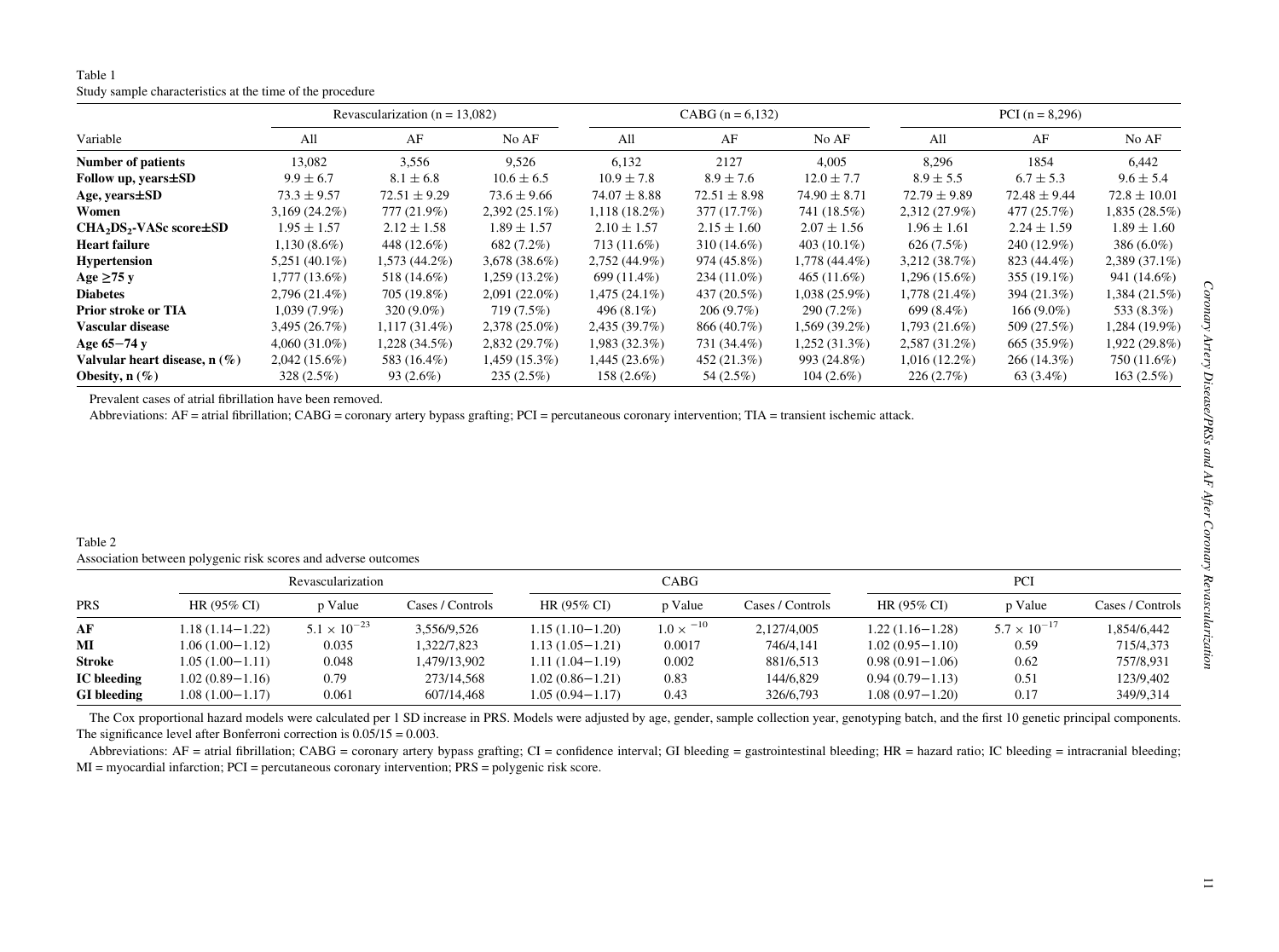|                |                           |                     | Revascularization   |                      |                           |                     | CABG                  |         |                           |                     | ECI                 |                    |
|----------------|---------------------------|---------------------|---------------------|----------------------|---------------------------|---------------------|-----------------------|---------|---------------------------|---------------------|---------------------|--------------------|
| PRS            | Controls<br>$\text{Case}$ | Person-y<br>Per 100 | HR (95% CI)         | p Value              | Controls<br>$\text{Case}$ | Person-y<br>Per 100 | HR (95% CI) $p$ Value |         | Controls<br>$\text{Case}$ | Person-y<br>Per 100 | HR (95% CI)         | p Value            |
|                | 3,556/9,526               |                     |                     |                      | 2,127/4,005               |                     |                       |         | 1,854/6,442               |                     |                     |                    |
| &2.5%          | 71/283                    | 1.86                | $0.68(0.53 - 0.86)$ | 0.0013               | 40/130                    |                     | $0.59(0.43 - 0.82)$   | 0.0013  | 40/180                    | $\overline{6}$      | $0.76(0.55 - 1.04)$ | 0.09               |
| $2.5\% - 20\%$ | 569/1.830                 | ີ້.<br>ລ            | $0.85(0.78 - 0.93)$ | $7.0\times10^{-4}$   | 338/780                   | 2.31                | $0.82(0.72 - 0.92)$   | 0.0011  | 299/1,230                 | 2.00                | $0.88(0.78 - 1)$    | 0.059              |
| $20\% - 80\%$  | 2,103/5,749               | 2.33                | ref                 | ref                  | 300/2,423                 | 2.69                | ref                   | ref     | ,067/3,890                | 2.13                | ref                 | ref                |
| 30%-97.5%      | 695/1.484                 | 2.76                | $1.28(1.17 - 1.39)$ | $3.2 \times 10^{-8}$ | 391/594                   | 2.98                | $1.21(1.08 - 1.36)$   | 0.00091 | 377/1,021                 | 2.66                | $1.35(1.2 - 1.52)$  | $8.9\times10^{-7}$ |
| $-97.5%$       | 18/180                    | 3.19                | $1.54(1.28 - 1.86)$ | $-01 \times 6$       | 58/78                     | 2.92                | $1.19(0.91 - 1.56)$   | 0.20    | 71/121                    | 3.51                | $1.89(1.48 - 2.41)$ | $3.1\times10^{-7}$ |

Table 3

 $PCI =$  percutaneous coronary intervention;  $PRS =$  polygenic risk score. Abbreviations: AF = atrial fibrillation; CABG = coronary artery bypass grafting; CI = confidence interval; HR = hazard ratio; PCI = percutaneous coronary intervention; PRS = polygenic risk score. = hazard ratio; Abbreviations:  $AF = artial$  fibrillation;  $CABC = \text{coronary}$  artery bypass grafting;  $CI = \text{confidence interval}$ ;  $HR$ after Bonferroni correction is  $0.05/15 = 0.003$ . after Bonferroni correction is  $0.05/15 = 0.003$ .

<span id="page-3-0"></span>12 The American Journal of Cardiology (<www.ajconline.org>)

0.0102), 0.0058 (95% CI 0.0027 to 0.0088), and 0.0094 (95% CI 0.0052 to 0.0137) for any revascularization, CABG, and PCI, respectively, when AF PRS was included into a model with  $CHA<sub>2</sub>DS<sub>2</sub>-VASc$  score, obesity, and VHD [\(Table 4](#page-4-2)).

Our results demonstrate that an AF-PRS can be used to improve AF risk prediction after revascularization over and above standard clinical risk factors. AF-PRS could potentially be used to enhance AF prevention and prognosis in patients undergoing revascularization. The association between PRSs and other postrevascularization adverse events, such as MI, stroke, and bleeding complications, was limited.

Postrevascularization complications are common and are related to increased morbidity and mortality.<sup>[17,](#page-5-13)[18](#page-5-14)</sup> Thus, reducing these adverse events is in the clinicians' and patients' interest. Certain complications, such as immediate postprocedural mortality and bleeding complications, are often related to the technical performance of the proce-dure.<sup>[19](#page-5-15)</sup> However, some patients may have underlying risk factors for later complications, and identification of these patients through the use of novel biomarkers could improve treatment outcomes. PRSs have been previously widely used for predicting first-onset cardiovascular disease in the general population.<sup>[7](#page-5-4),[20](#page-5-16)</sup> Our results add to this body of work by establishing that PRSs can also be used to predict adverse outcomes in patients with established coronary heart disease who are undergoing coronary revascularization.

We show that the cumulative incidence of postrevascularization new-onset AF is high, irrespective of AF-PRS status. Nevertheless, the trajectories between different AF-PRS groups diverge considerably. After either type of revascularization, 1 of 4 patients in the bottom 2.5% PRS group had AF at 20 years, whereas every second patient with high AF-PRS had AF. PRS was a strong predictor of postoperative AF particularly in patients with PCI. As AF is more common after CABG than PCI, $^{21,22}$  $^{21,22}$  $^{21,22}$  $^{21,22}$  it appears that the impact of the surgical procedure itself on AF risk is so high that the significance of genetic factors is somewhat diminished. In contrast, after PCI (a less invasive procedure than CABG), patients with a high genetic susceptibility for postprocedural AF are at a clearly increased risk. However, our results also demonstrate that AF prediction using a PRS is possible and adds incremental predictive value in both patients with PCI and patients with CABG.

Several known clinical risk factors, such as increasing age, high blood pressure, and previous MI predispose to post-PCI AF.<sup>[22](#page-5-18)</sup> Despite adjusting for the obesity, VHD, and CHA2DS2-VASc score that includes age, gender, heart failure, hypertension, diabetes, stroke, and vascular disease at the time of the operation as its components, we observed that an AF-specific PRS was associated with incident AF and that model discrimination was notably improved. In contrast, the association of PRSs with postoperative MI, stroke, and bleeding complications was modest. According to results from previous studies, the risk profiles for both stroke and MI are multifactorial, consisting of multiple genetic, lifestyle, ther[apeut](#page-5-19)ic, and procedural risk factors with small effect sizes.<sup>23−25</sup> In the case of bleeding complications, our results suggest that clinical risk factors and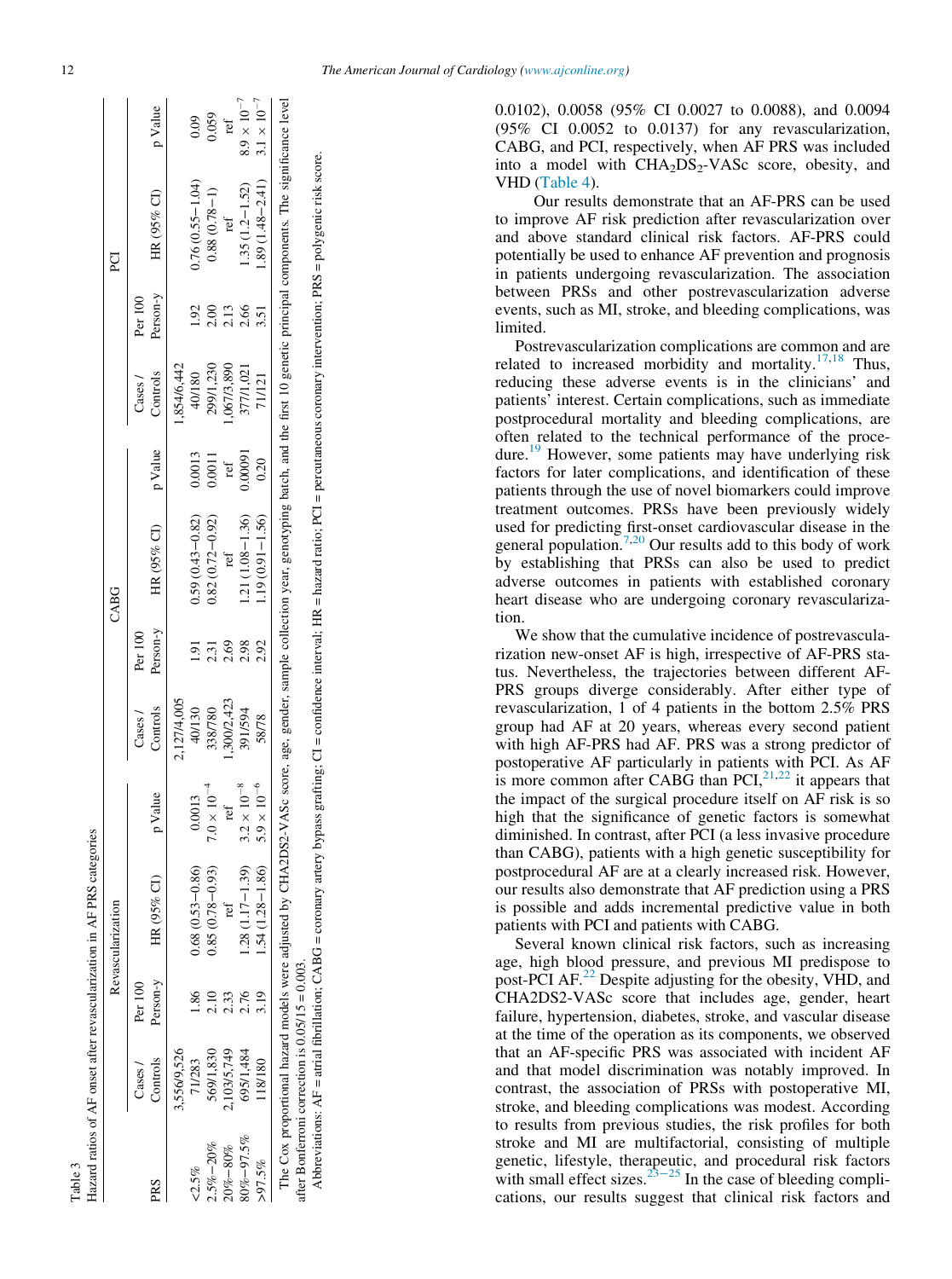<span id="page-4-0"></span>

Figure 1. Cumulative risk of atrial fibrillation by PRS categories after revascularization. Number of patients: revascularization n = 13,082, CABG n = 6,132 and PCI n = 8,296. We adjusted the models for CHA<sub>2</sub>DS<sub>2</sub>-VASc score, age, gender, sample collection year, genotyping batch, and the first 10 genetic principal components.

<span id="page-4-1"></span>

Figure 2. Cumulative risk of atrial fibrillation by clinical and genetic risk scores after revascularization. Number of patients: revascularization n = 13,082, CABG n = 6,132 and PCI n = 8,296. Highest and lowest deciles for AF PRS and CHA<sub>2</sub>DS<sub>2</sub>-VASc score are shown. We adjusted the Cox models for age, gender, sample collection year, genotyping batch, and the first 10 genetic principal components.

postoperative medication may affect these complications more than genetic susceptibility.

The strength of our study includes a large, representative nationwide sample of nearly 15,000 patients who underwent revascularization, genotyping, and follow-up for postoperative complications. However, our methods have some limitations that warrant discussion. For instance, the clinical risk score used for AF prediction was CHA2DS2-VASc, which was originally designed for assessing stroke risk. However, this score includes risk factors (e.g., age, gender, heart failure, hypertension, diabetes, stroke, and vascular disease), which are also relevant AF risk factors. In addition,  $CHA<sub>2</sub>DS<sub>2</sub>-VASc$  has [bee](#page-5-2)n widely and successfully used also for AF prediction.<sup>3−5</sup> Another potentially important limitation is that the preoperative risk factors and postoperative diagnoses of MI, stroke, bleeding complications, and AF were based on registry data, which may not capture all relevant outcome events. This is especially true for AF, which is in some cases, is treated solely in primary care units. Furthermore, we did not have access to all known AF risk factors, such as smoking, surgical procedure, or echo findings. Fourth, because our PRSs consisted mainly of patients of European ancestry, our results may not be generalizable to patients from other genetic backgrounds.

In the present study, we demonstrate that an AF-specific PRS is associated with new-onset AF after revascularizations, and that this PRS improves risk prediction over clinical risk factors. PRSs demonstrate only weak associations with other postoperative adverse events (MI, stroke, and bleeding complications). Our results suggest that PRS can be used for clinical AF risk prediction in patients undergoing revascularization in addition to the general population.

<span id="page-4-2"></span>Table 4

Improvement in model discrimination (C-index) after including AF PRS in the model with  $CHA<sub>2</sub>DS<sub>2</sub>-VASc$  score

| Procedure         | Model 1 C-Index:<br>$CHA2DS2-VASc$ | Model 2 C-Index:<br>Model $1 + VHD+Obesity$ | Model 3 C-Index:<br>Model $2 + PRS$ | Difference Model 2<br>versus Model 3 (95% CI) | p Value            |
|-------------------|------------------------------------|---------------------------------------------|-------------------------------------|-----------------------------------------------|--------------------|
| Revascularization | 0.6679                             | 0.6746                                      | 0.6820                              | $0.0074(0.0047 - 0.0102)$                     | $2 \times 10^{-7}$ |
| <b>CABG</b>       | 0.6677                             | 0.6737                                      | 0.6795                              | $0.0058(0.0027 - 0.0088)$                     | $2 \times 10^{-4}$ |
| <b>PCI</b>        | 0.6769                             | 0.6814                                      | 0.6908                              | $0.0094(0.0052 - 0.0137)$                     | $1 \times 10^{-5}$ |

AF = atrial fibrillation; CABG = coronary artery bypass grafting; CI = confidence interval; C-index = Harrell's concordance index; HR = hazard ratio; PCI = percutaneous coronary intervention; PRS = polygenic risk score; VHD = valvular heart disease.